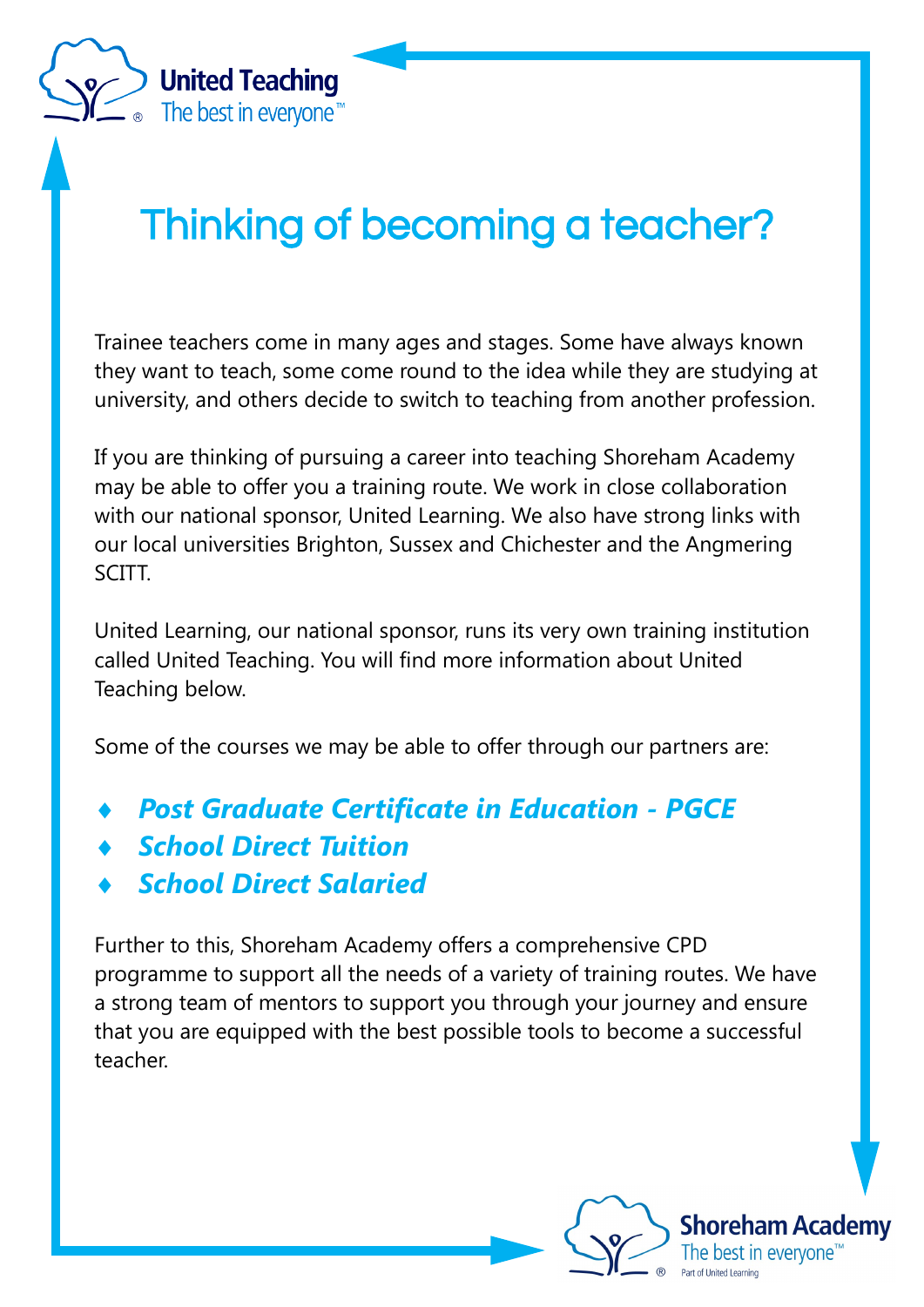

**United Teaching** The best in everyone<sup>™</sup>

# ABOUT UNITED TEACHING

**For you, the best in everyone means learning of a much greater depth. With United Teaching, you gain more than just QTS: you will receive the skills and qualifications to begin your career as a teacher within United Learning.**

# ABOUT US

At United Learning we're an ambitious and growing group of junior and secondary, state and independent schools across England. Our focus is simple and unswerving – to provide an excellent education to all our pupils. We believe there should be no barriers to learning. Every child should be cherished and challenged to achieve their very best, in a stimulating and positive environment. We create the foundations for successful lives. Our schools share our sense of dedication, passion and integrity. And they share too our commitment to high quality teaching.

As we grow, we seek to take on more teaching talent through our unique training scheme, United Teaching. United Teaching is a scheme that offers real teaching exposure in a choice of schools, a mentor system, a support network, professional qualifications, as well as continuous professional development throughout the duration of your career with United Learning. It is a scheme designed to bring out the best in your teaching skills quickly, professionally and comprehensively. A scheme aimed at creating the teachers of tomorrow and the education leaders of the future.

## WHY US?

The answer is our guiding philosophy: *The best in everyone*. It enables us to set the standard for excellence in education that we expect in United Learning schools. Just as importantly, it brings out the best in you as a teacher. We value you, work with your talent and passion, and challenge and stretch you. Which means that together, we can provide genuinely excellent education. Our schools, leaders and colleagues progress. And our students leave us with the qualifications – and the character – that they need to succeed.

The environment we have created across United Learning matters too. Bringing out 'the best in everyone' starts with sharing: because by sharing resources, and by working together we can achieve more as a group than any single school could. It means you can draw on the expertise of peers, tutors and leaders alike. One person's idea becomes everyone's idea, and you fulfill your potential.

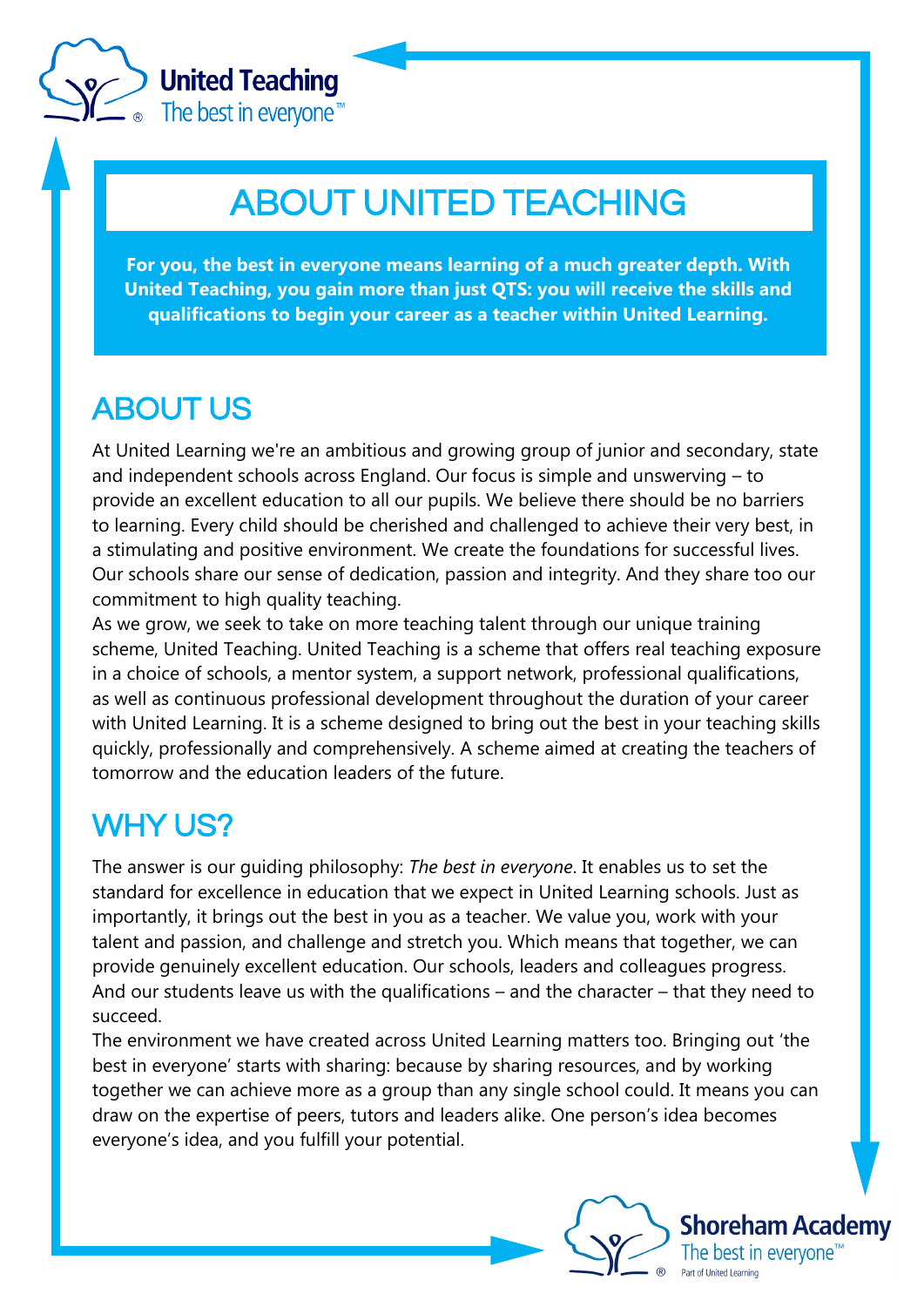

#### TRAINING WHILE YOU TEACH

United Teaching offers you the opportunity to train while you teach. This way you can get the teaching qualifications you need without going back to university, and without delaying the start to your career. You can train for Qualified Teacher Status (QTS) on its own, or you can go for a PGCE as well, earning 60 Masters-level credits along the way.

#### HERE ARE THE HIGHLIGHTS

Professional qualifications – every trainee works to achieve Qualified Teacher Status (QTS), and you can also work towards a PGCE with 60 Master's level credits; World-class training led by outstanding schools, with sessions delivered by national educationalists;

- Individual support and mentoring from our teachers of excellence;
- A wide range of experience gained with your choice of primary, secondary, state and independent schools;
- Competitive pay (when taking the [salaried route\);](http://www.unitedteaching.org.uk/about-united-teaching/salary-options)
- Access to continuous professional development beyond your initial training period with the United Learning Institute;
- A structured pathway throughout your career with us at United Learning.

## A TEACHER FROM DAY ONE

**On our Initial Teacher Training scheme, you could be teaching, with a reduced timetable, from day one. You could even join your school before September to work as a teaching assistant and gain more experience. And, by accessing our collective expertise and support, you'll have the resources you need to teach yourself. So expect to be a valued member of your teaching team, empowered to lead your own classes from the start, but with the backing you need from our network.** 

#### RAPID PROGRESS

Here, teacher training is a path to a long-term career. United Learning schools seek to employ our trainees after completion of the programme as Newly Qualified Teachers with the potential for rapid promotion to middle and senior leadership in our schools or a Group-spanning position. Within just a couple of years or less, some of our trainees have gone on to become heads of year or faculty.

The training doesn't end with your QTS either. Once you've joined a United Learning school, you can expect a structured pathway of continuous professional development, through the United Learning Institute.